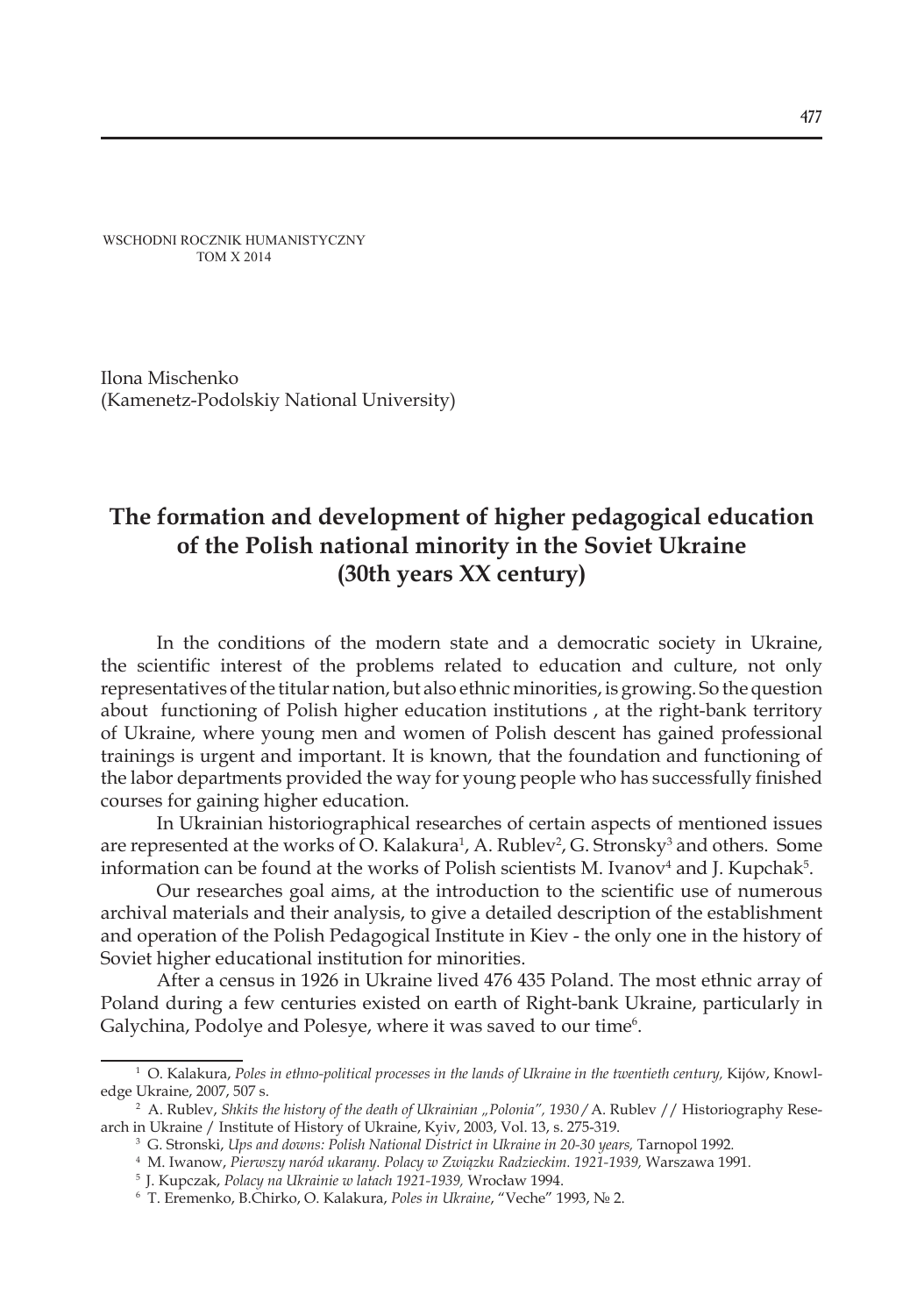For the first time the question about providing of interests of national minorities of Ukraine as a direction of public policy in industry of national relations was considered by Central Rada that proclaimed a right for the Polish people on the "nationallypersonal autonomy" (third Universal November in 1917). Considerable attention of development of education and culture of national minorities, including Polish spared a soviet government. So, the ХІІ-th convention of RKP(b) (April,1923) proclaimed politics of «corenization», the Ukrainian variety of that got the name of «ukrainization». It was declared, that the primary purpose of this politics was the influence on the development of cultures and languages of people of the USSR, training of national stuffs, creation of national-territory units, national educational establishments.

However, the main task of politics of «corenization» for communist party consisted in that, finally to become firmly established, take root in national republics, fix the control above them, spread the influence on a local population, conquer his trust and secure his support.

The Polish population of Ukraine with a mistrust behaved to soviet power. It caused a serious disturbance at party-soviet guidance, as it took into account the quantity of Poland in Ukrainian SSR. Among national minorities they occupied the third (after Russians and jewries) place in a republic.

Thus, at the beginning of 20th Polish education and culture got some possibilities for the development<sup>7</sup>. It important to notice, that Polish schools created in Ukrainian National Republic (1917-1918) were liquidated after the Soviet-Polish war and by the end of 1920 within the limits of Ukraine there was not a single Polish school.

In August, 1921, at the college of commissariat of education there was welleducated Advice on business of formation of national minorities, the Polish bureau operated in composition that. It came forward as a co-ordinator and explorer of the soviet system of education for Poland. In the same year on territory of republic labour Polish schools were opened.

In autumn in 1922 in Ukraine Code "About folk education", entered into in action, 23 points of that confirmed a right for national minorities to "provide education and studies of children the mother language. At the same time, a 26 point of this law marked that all education must be imbued by the spirit of proletarian internationalism $^{\text{s}}$ .

Legal status to schools of national minorities, including Polish, gave Decree of Council of People's Commissars from July, 27,1923 "About measures on business of ukrainization of school-educator and cultural and educational establishments". According to this document Polish national schools in that studies were conducted by the mother tongue were opened in residences compact Poland. Mainly schools were two of types: mass rural 4th annual and 7-years-old schools. In national Polish schools from the third class Ukrainian was studied, and in septennial schools - Russian.

The basic amount of Polish schools was concentrated in rural locality.

Mainly these were onecompleted schools (one teacher is on 2-3 classes).

In national schools that had to become the initial "instruments of dictatorship of

<sup>7</sup> State Archives in the City of Kyiv, f. Р-920 "Polish Pedagogical Institute", оp.6, s. 9 - Sprawa Kompletowania Un-tu, 32 ss., s. 3

 $^8$  The Historic building in the Ukrainian SSR. Critical decisions of the Communist Party and the Soviet government. *Collections of documents in 2 vols*, v.1, Кijów 1960, s. 158.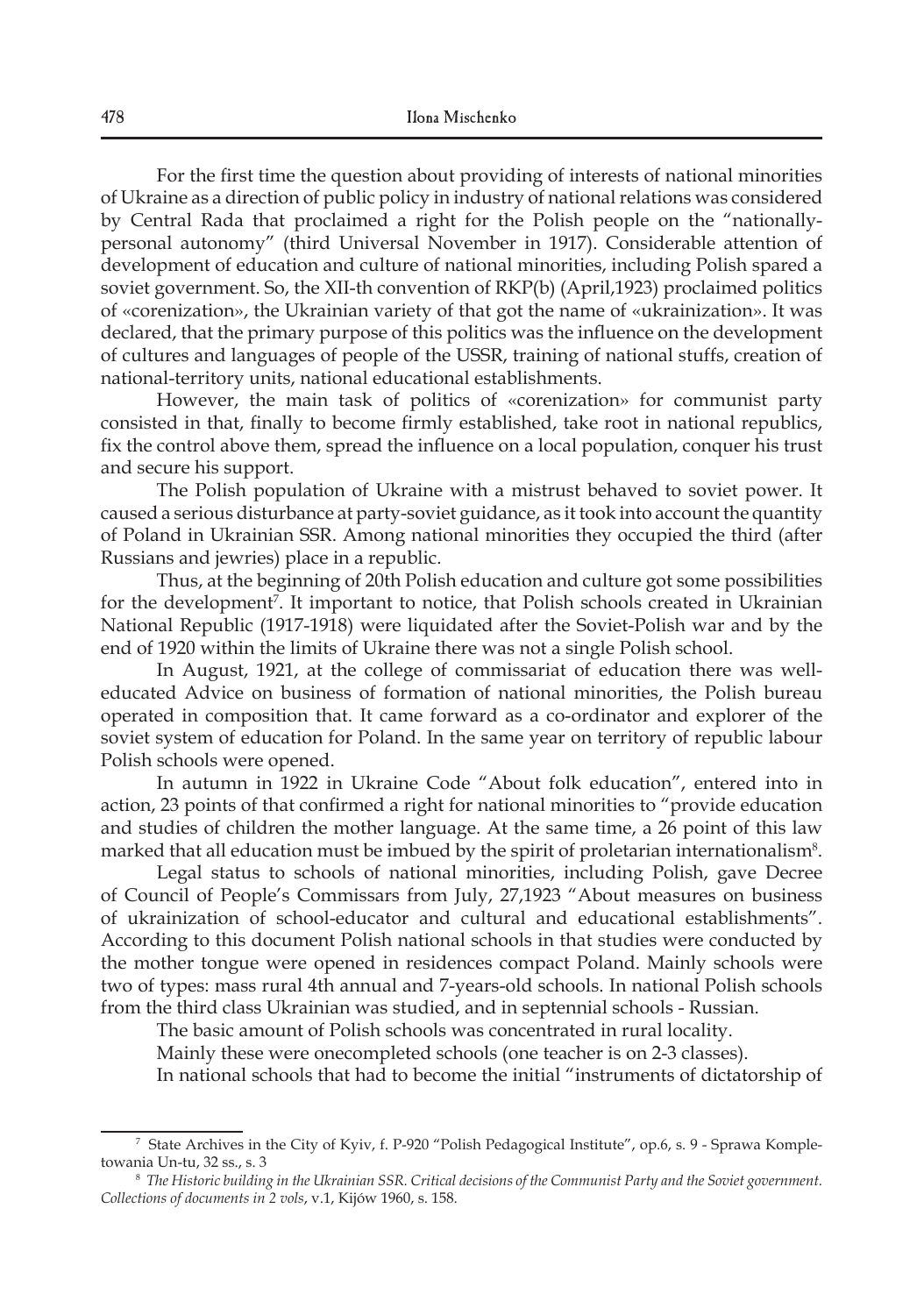proletariat on business education of young people", considerable control was set after maintenance of studies, composition and selection of teaching shots. Therefore schools constantly tested cleaning from "class-hostile" elements. Teachers were divided into three categories:

- Komsomol-party members;

- pupils of soviet pedagogical schools;

- representatives of old teacher to that soviet government bodies belonged with the special mistrust.

In 1925 on east Volyn the Polish national district was created with a center in the village Dovbish, that was afterwards renamed in honour to the Polish revolutionary Yulian Marhlevskiy.

Marhlevskiy district had to become a model for creation in the future of "red Poland" after necessary(in opinion of soviet ideologists) realization there of socialistic revolution.

Through the continuous cleaning there was the widespread phenomenon of sharp lack of shots for national schools, accordingly party guidance forced constantly to care of their preparation. So, it is clear that the near-term task of soviet government bodies in the field of education was preparation of "red teachers" - explorers of politics of communist party in life. To that end the Polish pedagogical courses in Kyiv, that an apartment was given for a street Prorizna 19, were organized in 1922. Before the Polish club was situated in this apartment. Repair was there conducted and an apartment was prepared for the beginning of work of courses, but it was occupied by soldiery. Therefore courses "moved" on Rilskiy street 109 .

Further development of network of Polish national schools required preparation of all greater number of teaching shots. For this reason in 1924-25 school Polish technical schools (Kyiv Polish pedagogical school was reorganized from the Polish pedagogical courses) were opened in Kyiv and Proscuriv(now Khmelnytskiy)<sup>10</sup>. In 1928 in Zhytomyr pedagogical school and Kyiv institute of folk education the Polish separations were open.

By the center of training of national scientifically-pedagogical personnel's formed in 1930 in Kyiv the Polish institute of social education(Institute of folk education) is soon reformed in the Polish pedagogical college. It was only one in the USSR(and in Ukraine in particular) higher Polish educational establishment.

If to take into account the quantity of the Polish population in all USSR, it is possible to reach to the conclusion, that such educational establishment was really needed too satisfy some necessities of the Polish national minority. And if to trace it in the context of "politics of party", then creation of similar establishment appears fully justified.

In addition, in December, 1930 one-year preschool courses were organized for farmers-students<sup>11</sup>. Studies were conducted at pedagogical schools. This measure was done in order to liquidate the lack of preschool teachers. But, clear that the level of previous educational preparation of collective farmers abandoned to wish the best.

<sup>9</sup> State Archives in the City of Kyiv, p. Р-807, оp. 1, с.11 - Korespondencja z N.K.O., s.14.

<sup>&</sup>lt;sup>10</sup> State Archives in the City of Kyiv, p. P-807, op. 1 - Sprawozdania, c.1, s. 31.

<sup>&</sup>lt;sup>11</sup> State Archives in the City of Kyiv, p. P-920, op. 5, c.8 - Plany naukowe, s. 19.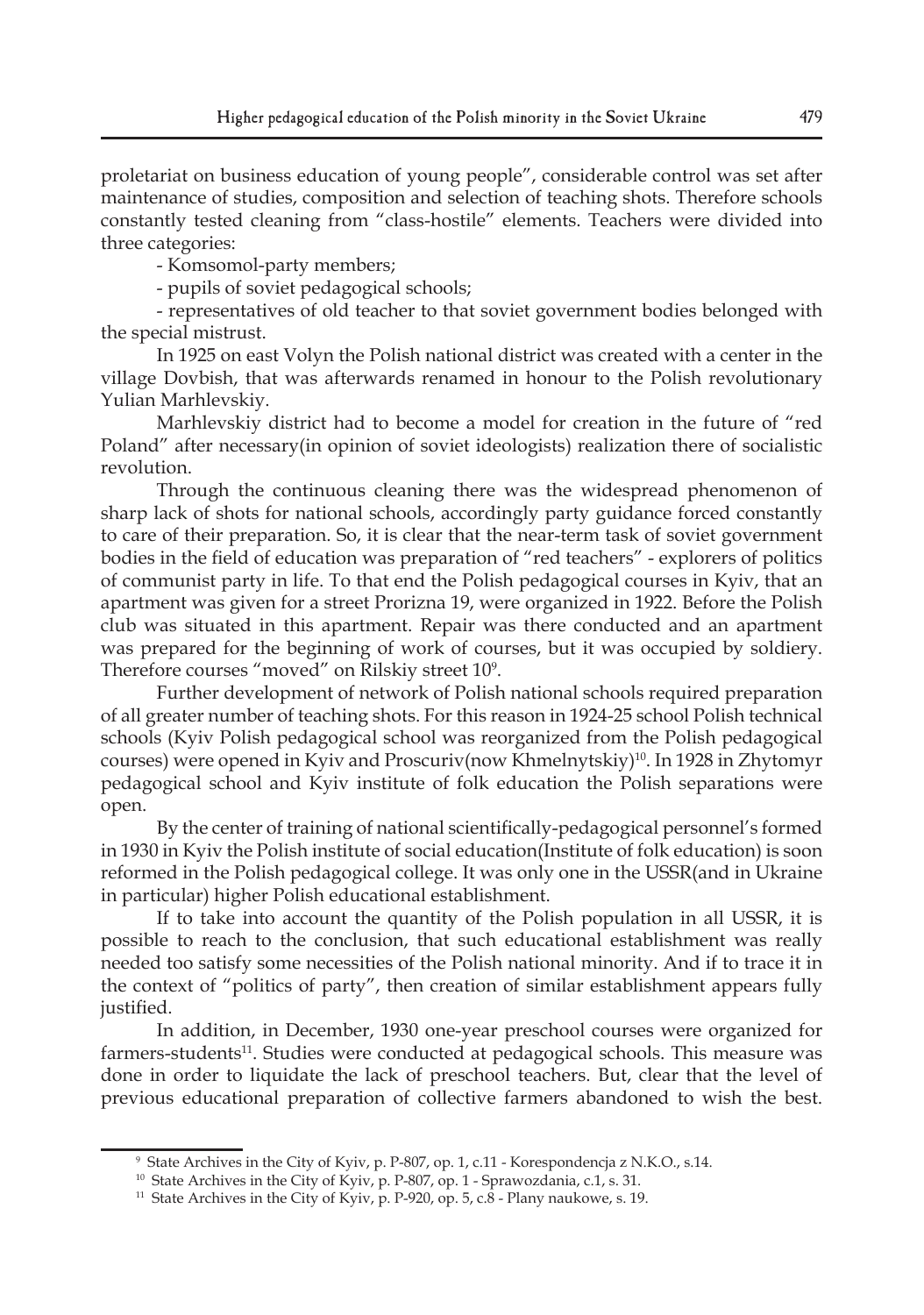Accordingly, results of studies on one-year courses were quite not high.

At first on studies to the institute 17 students were collected, that fully satisfied guidance of institute and it was not even planned to conduct a spring set. But at the beginning of January in 1931 the Folk commissariat of education accepted corresponding resolution in relation to completing of institute and change of guidance (led by S.V. Sohatskiy). According to this decision the contingent of set was certain in 180 persons:

- 120 on a 1th course;

 $-60$  on a 2th course<sup>12</sup>.

So as an institute was actually just created and not many peoples knew about it, to guidance of institute it was needed in somewise to carry to the people about his existence, to execute the put tasks in relation to the set of students on studies<sup>13</sup>.

As a result of energetic work of management of institute and labour of shockbrigades from the existent students of institute, that were sent on all Ukraine, a set was complete to the end of January valuable employments began from January, 23, 1931.14

As the previous, first set was quite insignificant, these students were up-diffused between all departments and courses of institute.

At first an institute had only three faculties:

- school;

- out-of-school education;

- child's communist movement;

Seven departments were included in their composition. Technical-mathematical department - prepared the teachers of mathematics, physics, based of industrial production; agrobiological - prepared the teachers of natural disciplines; historicaleconomical - prepared teachers of social economic disciplines; literary - teachers of language and literature; pedologo-pedagogical are pedology, pedagogics and didactics of pedagogical schools, pedologo-pedagogical cabinets and other; preschool - prepared the teachers of preschool establishments; department of child's communist motion and out-of-school education - teachers of these disciplines for pedagogical schools, methodists and other<sup>15</sup>.

The spring set of 1931 gave such results on an institute:

- workers - 27%- 33%

- farm-hands - 6%

- collective peasants-farmers - 19%

- peasants poor, not members of collective farm - 7%

- teachers - 25%

- office workers and handicraftsmen - 16%

From them members and candidates of CP(b) 12 persons, members of the komsomol - 45 persons, members of trade unions is a 131 persons<sup>16</sup>.

Plenty of teachers is explained by that the Polish teachers needed in-plant training, that they could not get before, as, as marked already, there were not Polish pedagogical higher educational establishments. In addition, by an institute a few

<sup>&</sup>lt;sup>12</sup> State Archives in the City of Kyiv, p. P-920, op.  $6$ ,  $c.8$  - Pokazy, s.  $6-7$ .

<sup>&</sup>lt;sup>13</sup> State Archives in the City of Kyiv, p. P-920, op. 6, c.9 - Pokazy, s. 3.

<sup>&</sup>lt;sup>14</sup> State Archives in the City of Kyiv, p. P-920, op. 6, c.10 - Pokazy, s. 6-7.

<sup>&</sup>lt;sup>15</sup> State Archives in the City of Kyiv, p. P-920, op. 6, c. 12- Pokazy, s. 27.

<sup>16</sup> State Archives in the City of Kyiv, p. Р-920, оp. 6, с.12- Pokazy, s. 27.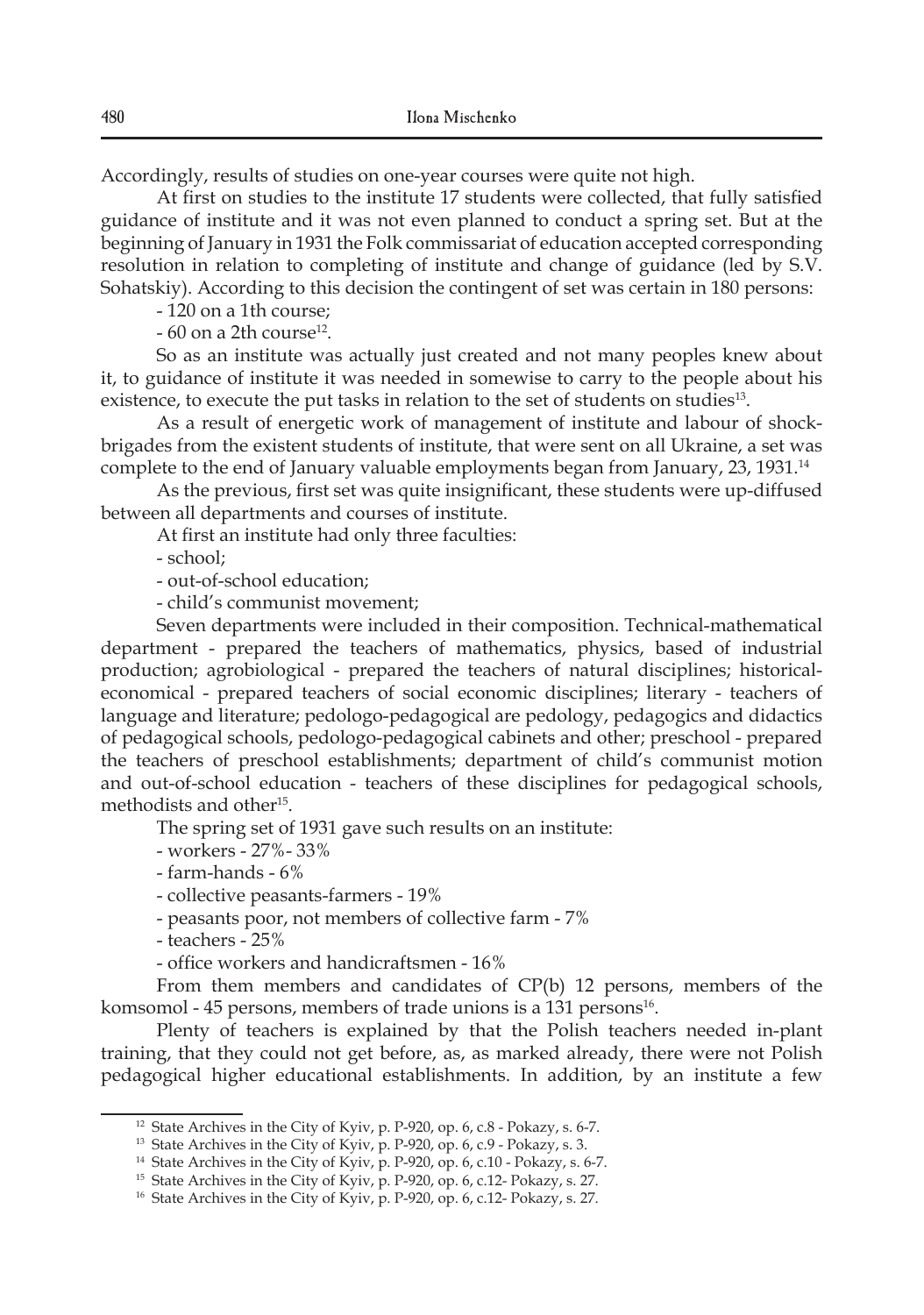working departments were organized: Kyiv daily, evening and Marhlevskiy. Thus, the common amount of students of institute together with working departments in1931 presented:

- An institute - 180 persons;

- Kyiv daily working department 127 persons;
- Kyiv evening working department 17 persons;
- Marhlevskiy evening working department 60 persons.

Together 384 persons<sup>17</sup>. It was also planned to conduct a set in future, to increase the amount of students. After plans, teaching had to be conducted by Polish. But there was a sharp lack of teachers that would own it so well. There were cases, when an institute to want of shots invited lecturers from other educational establishments, where they laid out Ukrainian. But it came true for terms, that no more than through half-year teaching they passed to Polish, for such short space to the teacher it was needed well enough to learn Polish, so, to conduct by her employment. Attention was accented on that in an institute students study from other countries, highly skilled specialists are needed that is why<sup>18</sup>[11, p. 9]. Teachers were also invited from abroad, for example from Minsk or Moscow, but they did not have the opportunity to arrive, as an institute could not provide their dwelling, - here again failure.

Students that in most cases studied in Ukrainian, Belarussian and other schools badly owned Polish. So, beginning from May 1931 the amount of hours was considerably megascopic for the study of Polish(from to 360 hours 140 pre-arranged at first)19[12, p. 2]. Already from first-year of existence there was a number of obstacles in-process institute and even if to cast aside the deficit of teachers and incidents with a language, there were other, no less sharp questions that disturbed guidance of institute and mixed him to normal work. Main from them was absence of apartment for realization of employments. Also is complete absence of money for the equipment of laboratories and cabinets. Coming from this situation, an institute used an apartment that was given to Polish pedagogical school. They worked in two changes and could not provide the valuable studies of all academic groups. As an institute had no equipment and laboratories - it has to use the resources of pedagogical school, that did not answer the requirements of high school even, not that higher.

Due to energetic work of prof. organizations and management of institute problem of more or less satisfactory apartment for the students of Institute and working department something was succeeded to decide: used the dormitories of proletarian students. But it was only temporally and for the students of autumn set of proletarian students guarantees on the grant of apartments did not give. In addition, there was the given possibility to live in a dormitory from another city students. The cost of residence in 1931 costed a 68 and 03 cops for one year from one student<sup>20</sup>.

An institute differently assisted encouragement of students to attendance of employments. Yes, with the aim of stimulation, used the different social methods of labour, socialist emulation was widely unfolded in particular. Already in the first year

<sup>&</sup>lt;sup>17</sup> State Archives in the City of Kyiv, p. P-920, op. 6, c.12- Pokazy, s. 27.

<sup>&</sup>lt;sup>18</sup> State Archives in the City of Kyiv, p. P-920, op. 7, c.1 - Plany naukowe, 36 s.

<sup>&</sup>lt;sup>19</sup> State Archives in the City of Kyiv, p. P-920, op. 7, c.6 - Pokazy, 6 s.

<sup>&</sup>lt;sup>20</sup> State Archives in the City of Kyiv, p. P-920, op. 6, c.13 - Pokazy, s.7.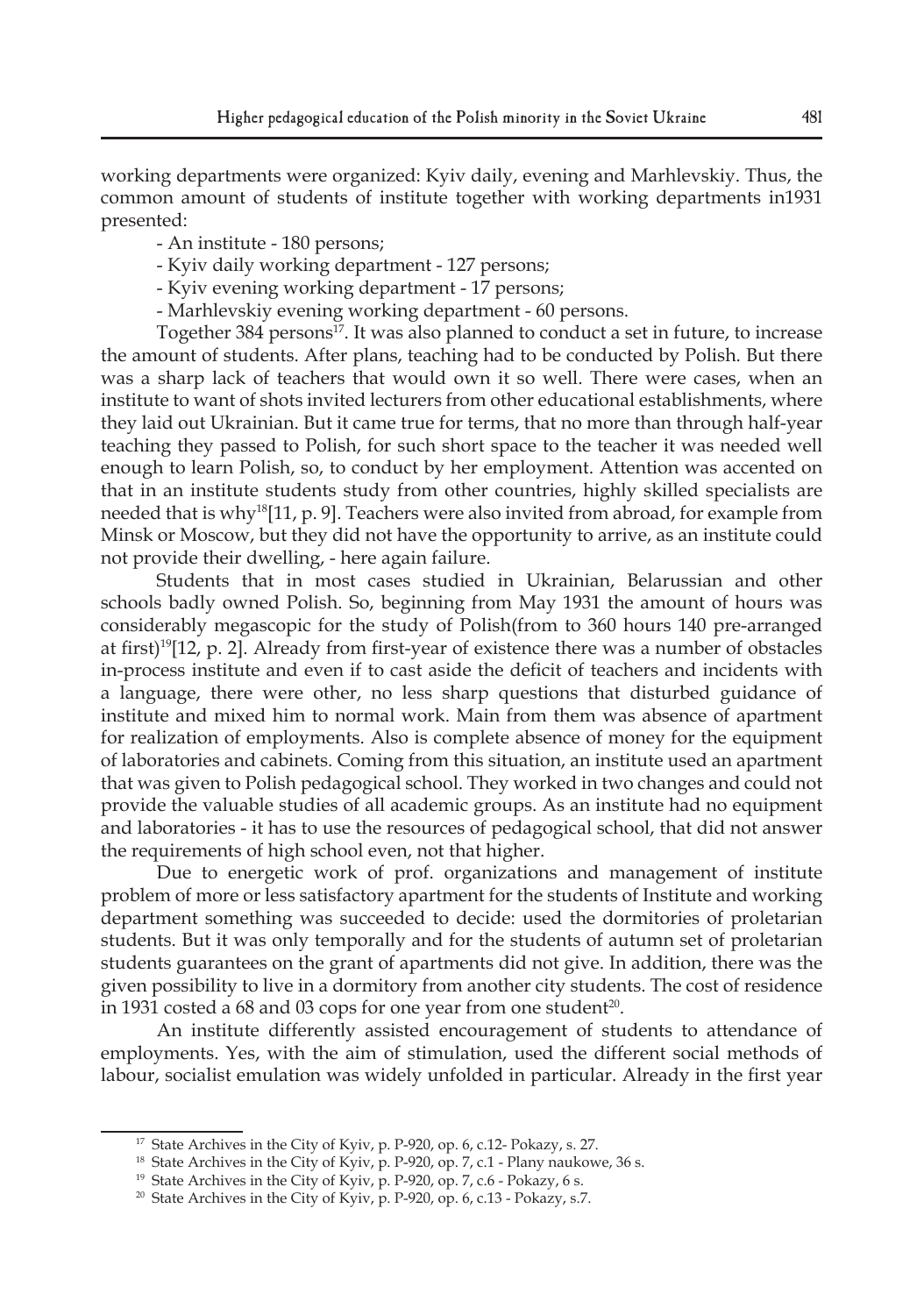of studies 98,8% of students were presented<sup>21</sup>. Guidance of institute notarized, that students showed outstanding activity and personal interest not only in attendance of lectures, but also successfully master an academic minimum.

In particular, for the first half-year studies an academic minimum was successfully mastered by 86,7%of students that are a large enough index, taking into account, that an institute was actually just created and had small experience on organizational work with students. Guidance of institute notarized in addition, that students on 100% took part in different public organizations, and also actively enough proved in of general utility social work. Majority from them took part in-process on a village, where students left brigades for realization of different campaigns. 88% of students ordinary attended meeting institute; 100% were the members of co-operation<sup>22</sup>. Maybe, such model data in relation to activity of students and their personal interest in an educational process, and, in addition, need different social work were first of all to guidance of institute. As thus it tried to notarize power "above" firstly, about demand and successful work of institute; secondly - about the 100% job processing.

A library functioned at an institute, but there was a problem in the lack of necessary literature for studies. A main fund were 3 thousand volumes that lent an institute the Nationwide Polish library. Guidance of institute, pursuing in life a party policy severely watched after the moral looks of students, setting a monopoly the same on truth. Already in the first months of studies a few students were excluded from an institute through the "displays of hostile ideology". In an institute there were corresponding student and party organizations(namely professional Committee and party branch), that contested with the similar "unhealthy" phenomena, conducted discussions and discussions of these questions on numerous student collections23.

In 1933 drastic alternations took place in an institute. S.V.Sohatskiy was taken off and subjected to repression, and into his place appointed Y.D.Bodniak(real name - Grabovskiy Anton Yulianovich). He was appointed on March, 1, 1933 on position of professor, manager of department of political economy. In the same year, after resolution of National Commissariat of Education, all institutes from three-year were translated on the four-year-old course of studies. Among principal reasons of such changes marked, that for three years institutes prepared less prepared teachers for the higher forms of high school. But, at the same time Polish Pedagogical Institute stopped to be the only one higher educational establishment of Soviet Union, as exactly at the end of 1933 at the beginning of 1934 at Polish Pedagogical Institute the 2-years-old Polish pedagogical college was created in Kyiv yet<sup>24</sup>. Marked, that the contingent of set to Polish Pedagogical Institute in 1936 must make 2 thousand Persons $25$ . Radin became the director of the accrued institute<sup>26</sup>.

A teaching level was rather low, and if to take into account that an institute and middle educational establishments was named "Polish", as they anymore looked like Ukrainian educational establishments. It is explained by the row of factors : first,

<sup>&</sup>lt;sup>21</sup> State Archives in the City of Kyiv, p. P-920, op. 6, c.15-Pokazy, s. 6-7.

<sup>&</sup>lt;sup>22</sup> State Archives in the City of Kyiv, p. P-920, op. 5, c.7 - Okólniki z N.K.O., s. 6-7.

<sup>&</sup>lt;sup>23</sup> State Archives in the City of Kyiv, $\vec{P}$ -920, op.  $\vec{6}$ , c.5 - Pokazy, s. 6-7.

<sup>&</sup>lt;sup>24</sup> State Archives in the City of Kyiv, p. P-920, op. 9, c. 3 - Kierownicze materiały NKO, s. 70.

<sup>&</sup>lt;sup>25</sup> State Archives in the City of Kyiv, p. P-920, op. 11, c. 352 - Zadania z historii Polski, s. 27.

<sup>&</sup>lt;sup>26</sup> State Archives in the City of Kyiv, p. P-920, op. 10, c. 49 - Akty, s. 69.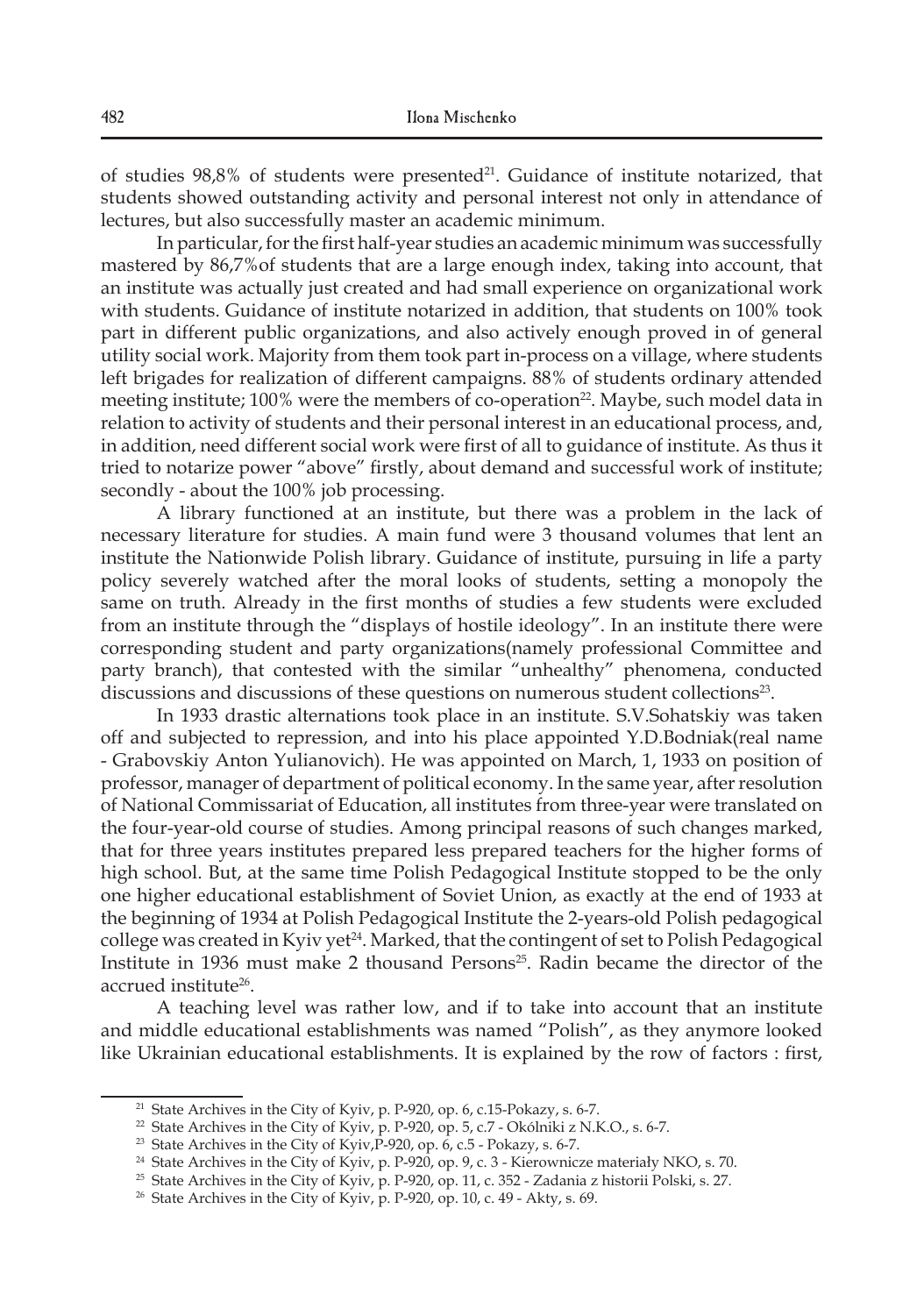most teachers owned Polish badly; second, low level of educational preparation among students - many from them made off four-year-old or septennial rural schools; third, sharp lack of teachers and hard party mode. For the short enough interval of time it was needed to collect teachers, and specialists that would lay out Polish it was not so simply to find.

At arranging on teaching work there were not limitations neither in age, nor in a social origin nor in party membership. The teachers of institute, technical schools and working departments in most did not have the proper education and teaching experience, laying out the Ukrainian or Russian languages. Accordingly taught students that for completion of institute must lay out in Polish schools( practically not owning Polish).

But far going plans were not incarnate in life, as rolling up of work of Polish educational establishments began after the change of politics of party. Declared about the permanent "impurit" of Marhlevskiy district "wrecking elements", that he was created with a counter-revolutionary aim from beginning(in 1925) and assisted wrecking work that spread in Polish educational establishments, in particular in Polish Pedagogical Institute. But, in such case, why did allow creation of district in general and where the leaders of republic looked during his work? Speech goes, for example, about "one of the most prominent leaders of party and Soviet Government, one of most comrade-inarms of comrade Stalin, prominent bolshevist organizer" - L.М. Kahanovych, Secretary general of CK CP (b). In 1925-1928. The anymore, that the department of national minorities created in NKVD through the network of administrative departments on places watched national minorities of Ukraine and collected information about work among them.

Thus, if Polish counter-revolution on a kind at individuals and under a side at departments "built a counter-revolutionary outpost" on the western border of Soviet Ukraine, accountable for it were they, but not ordinaries or district scale "wreckers" against that numerous repressions were directed, and usually, not pedagogical establishments.

Thus, on August, 17, 1935 members of politburo of CK CP (b) in accepted resolution of CK "About Marhlevskiy and Pulinskiy districts". Polish Marhlevskiy and German Pulinskiy the districts of the Kyiv area were broken up "in connection with an economic weakness", and "administrative strip farming"<sup>27</sup>.

Soon, namely on September, 29 in 1935 Politburo of CK CP (b) in accepted resolution about the "Polish pedagogical college", it was marked: "Taking into account the requirement of existent Polish schools in Ukraine in pedagogical shots, to consider inadvisable to have the special Polish pedagogical college with an amount to 700 persons that pass studies in him. To liquidate the Polish pedagogical college, create instead of him a separation at the Kyiv pedagogical college on 100 persons, that fully will satisfy requirements in preparation of teachers for Polish schools"28.

Thus, can assert that creation of the Polish pedagogical Institute was only temporally a necessary measure for realization in life of plans of communist party. Guidance of party took into account the quantity of the Polish national minority in

<sup>27</sup> G. Stronski, *Ups and downs: Polish National District in Ukraine in 20-30 years*, Tarnopol 1992.

<sup>28</sup> T. Eremenko, B. Chirkо, O. Kalakura, *Poles in Ukraine*, "Veche" 1993, № 2.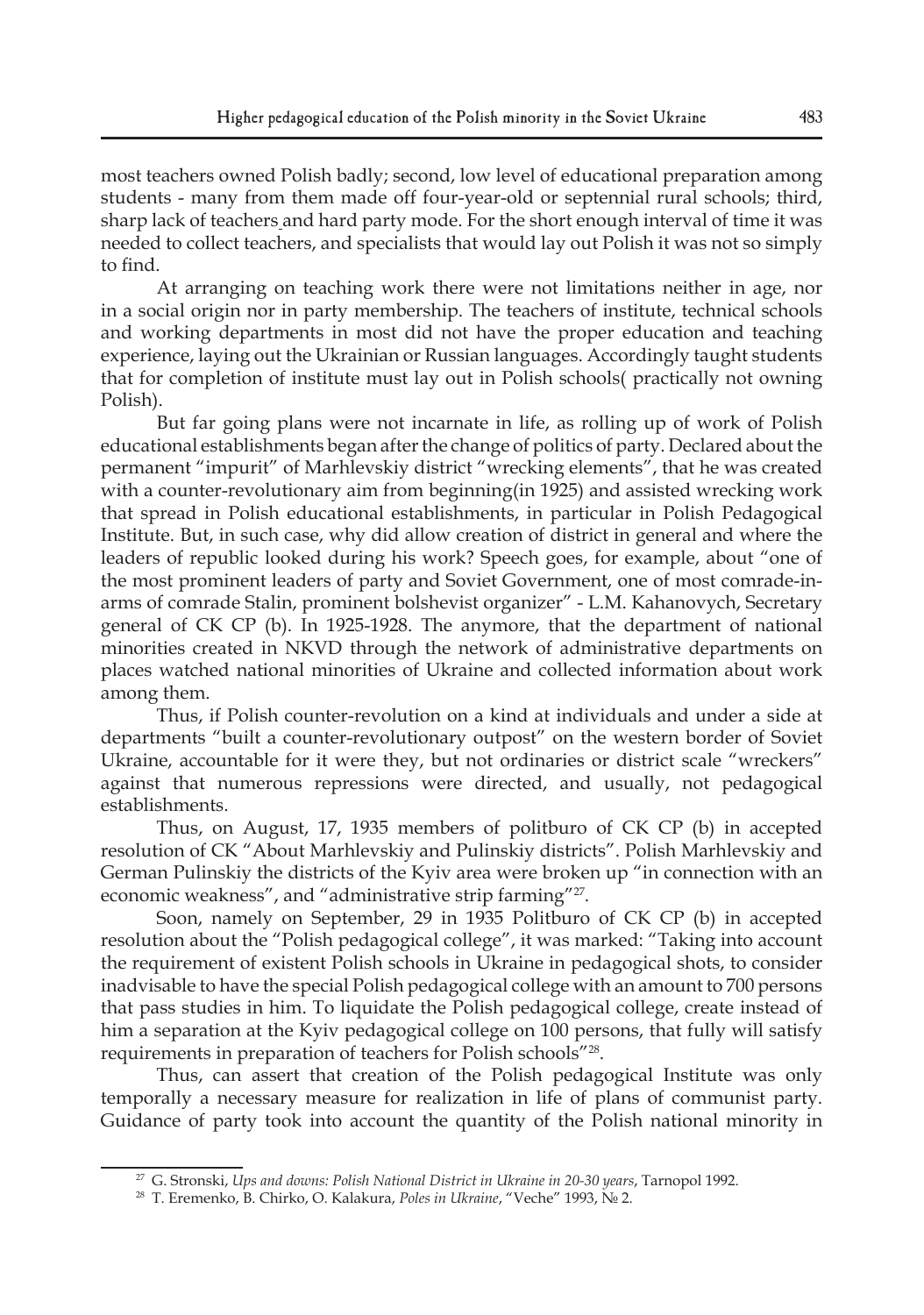the Soviet Ukraine. And that is why, accordingly, it was needed to declare oneself in the eyes of Poland, thus, that it assisted the most rapid taking root among the Polish population of Ukraine. But after polish-german rapprochement in 1933 of politician of party changes, the permanent "cleaning" begin in an institute under pretence of "twisting of party ideas" and "conduct of provoking work" against communist party, that, in the end, and resulted in his liquidation in 1935 together with Polish Marhlevskiy district.

So, we consider that its creation was a part of the infamous and hypocritical game of Soviet authorities. After a change of emphasis in national policy of the Communist Party and collapse of korenization, which was only a temporary maneuver and permitted only in some rules and limits that are not contrary to the interests and ideological assumptions of the top party leadership. And in next years, the Stalinism has launched a brutal extermination of the all leading and teaching staff, has done massacre of the intelligention. As a result the policy towards national minorities, including Polish, was dramatically changed, which lead to destruction for all the five-year struggle for the development of Polish Pedagogical Institute.